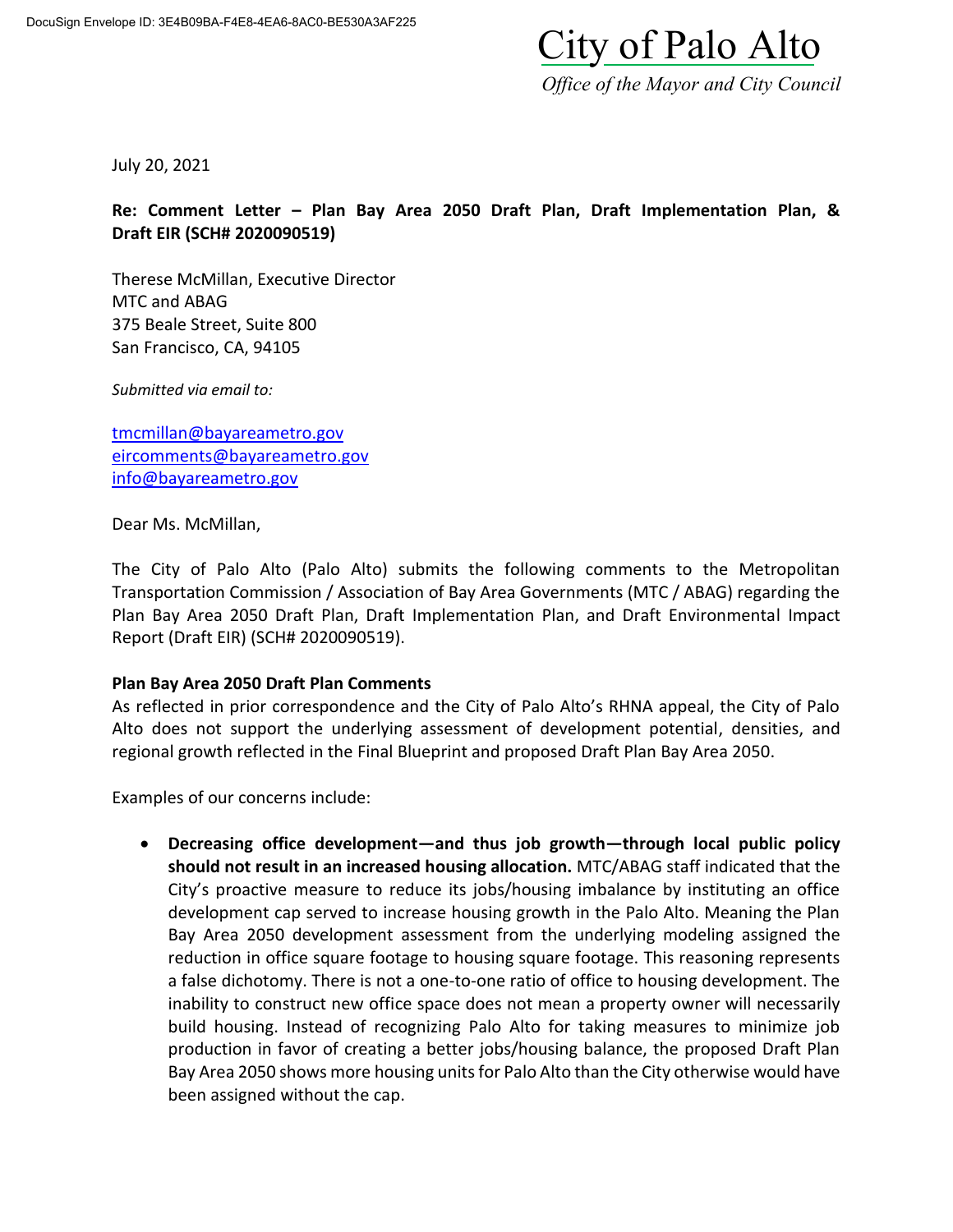July 20, 2021 Palo Alto Comments to Draft EIR for Plan Bay Area 2050 MTC and ABAG Attn: Ms. Therese McMillan Page 2 of 6

 **The impacts of telecommuting are not adequately modeled.** MTC/ABAG staff indicated that Strategy EN7 accounts for significantly more telecommuting, as well as more use of transit and active transportation modes. However, the strategy still appears to attribute jobs to headquarters, assuming employees come to the office some days a week. The City encourages MTC/ABAG and the proposed Draft Plan Bay Area 2050 to consider a higher reasonable percentage of telecommute‐friendly sector jobs to be reassigned away from job headquarters, as well as to make a stronger push for to model telecommuting in employment dynamics beyond an assumption of 17% of the workforce for some jurisdictions.

Further, the model should more specifically project telecommuting trends. At this point in time, many major employers in Palo Alto and throughout the nation are beginning "hybrid" telecommuting models. Under these models, many employees may only spend a fraction of a given week on site and commuting to a physical work site. The current projects are too blunt to reflect these trends. While the City understands the California Air Resources Board (CARB) has limited the percentage of telecommuting that MTC/ABAG can include, the City continues to urge this percentage to be increased.

## **Plan Bay Area 2050 Draft Implementation Plan Comments:**

- **New revenues will be needed to implement the Plan.** Given the gap between existing and needed revenues, new funding sources for implementation will be essential to advancing Plan Bay Area 2050's strategies. While new funding could be generated, some strategies are unrealistic if specific sources of funding are not identified.
- **The Plan should align the investments with the anticipated timeline.** The implementation plan should correspond to the RHNA allocation by allocating additional funding to near-term investments. Likewise transportation investments should be aligned with the accelerated implementation as expressed by the adopted RHNA methodology.

#### **Positive Aspects of Proposed Draft Plan Bay Area 2050**

Despite concerns with the proposed Draft Plan Bay Area 2050, the City of Palo Alto looks forward to Implementation Plan partnership opportunities when they occur. Areas where the Plan aligns with Palo Alto's priorities and needs include:

- Funding affordable housing preservation, protection, and production
- Protecting natural resources and addressing climate change and sea level rise
- Expansion of parkland and open space
- Implementation of enhanced mobility options, including multi-modal transportation alternatives and transportation demand management
- Fleet electrification and associated infrastructure
- Supporting a diverse business climate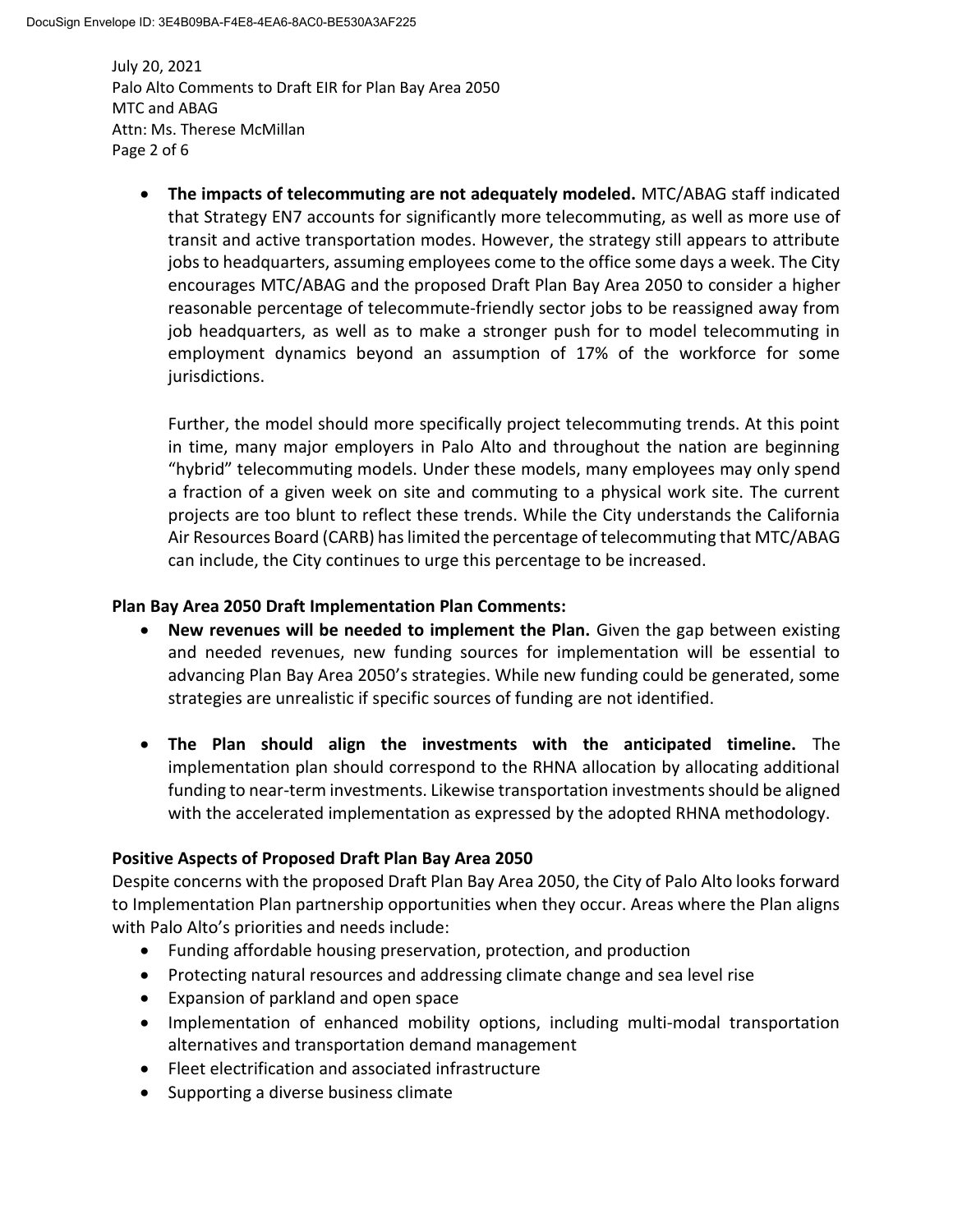July 20, 2021 Palo Alto Comments to Draft EIR for Plan Bay Area 2050 MTC and ABAG Attn: Ms. Therese McMillan Page 3 of 6

#### **Plan Bay Area 2050 Draft EIR Comments**

- **Create clarity in the mapping notation.** Please adjust the location of the place name "Palo Alto" to be more central to the City's overall jurisdictional boundaries and the boundary with San Mateo County. This will increase the legibility of the maps for the general public, including our local constituents.
- **Clarify why sea level rise risk acreage is 2 feet instead of 3.5 feet.** Regarding Sea Level Rise, please clarify the difference in risk acreage from assuming a 3.5-foot rise, instead of a 2-foot rise. Or clarify why two feet in sea level rise is the relevant assumption to use for the Draft EIR analysis.
- **Clarify if, due to sea level rise and associated groundwater, there will be any aesthetic, land use, geotechnical, groundwater quality or other potential impacts from this associated rise in the groundwater table**. As examples, it is our understanding that taller construction or other construction methods and types may be necessary in susceptible areas to account for below-ground design constraints from hydrostatic pressure. Likewise, we understand that groundwater quality is anticipated to be reduced from sea level rise.
- **Indicate overlap between the land use growth footprint and existing open space and/or parkland.** Regarding Potentially Significant Impact LU-2: "Cause a significant environmental impact due to a conflict with any land use plan, policy, or regulation adopted for the purpose of avoiding or mitigating an environmental effect" on Page 3.11- 22 and Table 3.11-4 on Page 3.11-23, please include a map of the overlap between the land use growth footprint (approximately 740 acres) with existing open space and/or parklands in order to help jurisdictions understand this potential overlap and comment effectively.
- **Plan should reflect a greater decrease in work commute trips based on widespread adoption of telecommuting.** Regarding modeling of EN7, the City is encouraged that the Draft EIR anticipates that the Draft Plan Bay Area 2050 would result in an overall net reduction in auto modes from 71% to 51% of all commute trips. However, the City requests updated modeling that accounts for a higher reasonable percentage of telecommute‐friendly sector jobs as reassigned away from job headquarters, reducing the number of commute trips to headquarters overall per week for these sectors.
- **Re-run models and comparison results as strategies are adjusted.** Regarding Alternatives, it appears that Alternative 1 TRA Focus is identified as the environmentally superior alternative. If MTC/ABAG has interest in adjusting only some of the strategies in the Draft Plan, the City requests rerunning the models and the preparation of a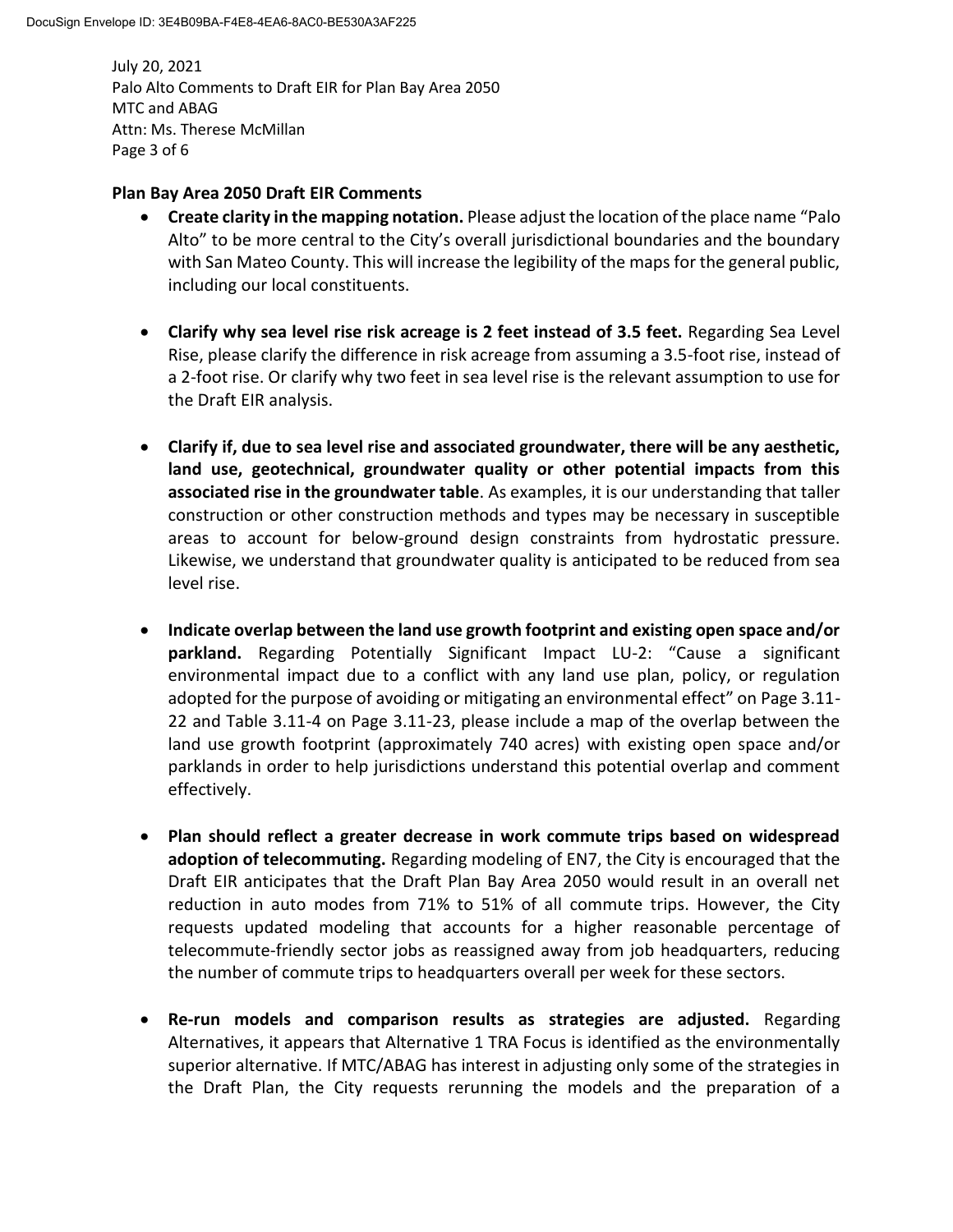July 20, 2021 Palo Alto Comments to Draft EIR for Plan Bay Area 2050 MTC and ABAG Attn: Ms. Therese McMillan Page 4 of 6

> comparison of the results with the currently proposed Draft Plan strategies and Alternatives strategies prior to any Final EIR certification and Plan Bay Area 2050 adoption.

 **Development anticipated as part of the upcoming RHNA cycle may cause acute and accelerated land use impacts that should be examined in the EIR.** The release of the final RHNA methodology accelerated near-term housing production in certain areas across the region. The draft EIR should examine the associated potential environmental impacts caused by the accelerated development in the upcoming RHNA cycle. This accelerated development may have acute impacts in the next 8 years.

#### **Palo Alto Utilities' Specific Draft EIR Comments**

The City of Palo Alto is proud to operate its own Utilities Department. Palo Alto currently serves water to about 18,000 residential customers and about 2,000 businesses and other nonresidential customers. This section reflects specific comments regarding the Draft EIR related to water resources.

Palo Alto acknowledges that the proposed Plan's goal is to make the Bay Area more affordable, connected, diverse, healthy, and vibrant for all residents, while also achieving regional greenhouse gas emissions reduction targets established by the California Air Resources Board. The approach taken, however, neglects to adequately consider the impacts of the proposed Plan on the region's, including Palo Alto's, water supply reliability and ability to accommodate projected increased population and housing water supply needs.

Specifically, the Draft EIR should:

 $\overline{a}$ 

- **Account for Phase 1 of the State Water Resources Control Board's (State Board) San Francisco Bay/Sacramento-San Joaquin Delta Estuary Water Quality Control Plan Bay-Delta Plan (Bay-Delta Plan), which is an adopted regulation as of December 12, 2018,<sup>1</sup> that will directly impact Palo Alto's water supply during droughts.** The Bay-Delta Plan requires the release of 30-50% of the "unimpaired flow" on the three tributaries to the San Joaquin River from February through June, which will significantly impact water supply availability from the Tuolumne River and the San Francisco Regional Water System (RWS), Palo Alto's single source of potable water supply. The Draft EIR fails to account for the adopted Bay-Delta Plan, the resulting impacts, and adequacy of existing water supplies to accommodate planned growth and to meet Palo Alto's customer needs during single and multiple dry years.
- **Account for the requirements of re-licensing of the Don Pedro Reservoir on the Tuolumne River by the Federal Energy Regulatory Commission (FERC) (FERC Project**

<sup>1</sup> [https://www.waterboards.ca.gov/plans\\_policies/docs/2018wqcp.pdf](https://www.waterboards.ca.gov/plans_policies/docs/2018wqcp.pdf)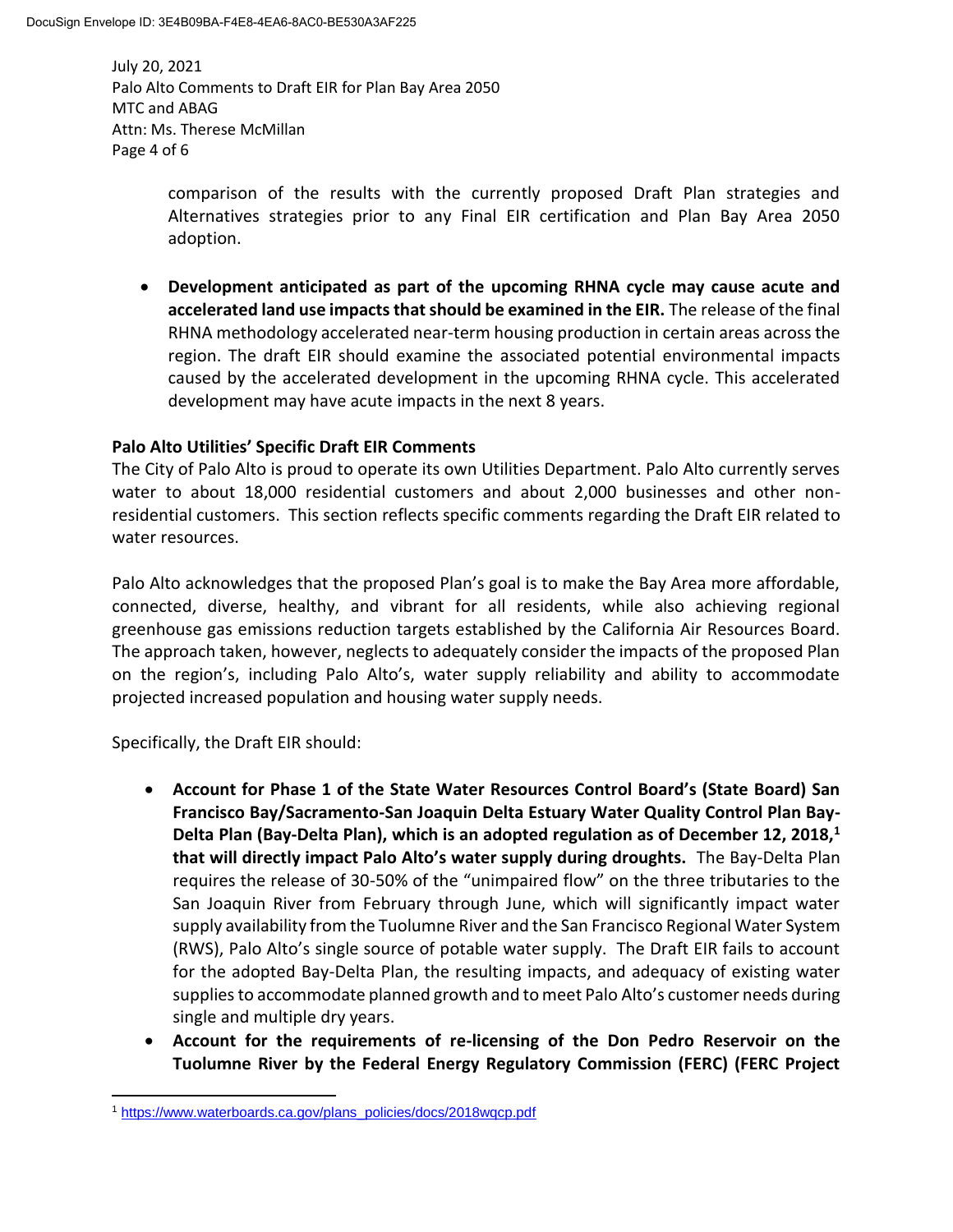July 20, 2021 Palo Alto Comments to Draft EIR for Plan Bay Area 2050 MTC and ABAG Attn: Ms. Therese McMillan Page 5 of 6

> **Nos. 2299 and 14581) and associated Clean Water Act section 401 Water Quality Certification (WQC).** The re-licensing of the Don Pedro Reservoir by FERC may require additional water to be released from the reservoir for the preservation of aquatic species in the lower Tuolumne River, potentially affecting the dry year water supply yield of the RWS by reducing the balance of water stored in the water bank at Don Pedro Reservoir. The Final Environmental Impact Statement for the Don Pedro project was released by FERC on July 7, 2020 (FERC/EIS-0293F, July 2020). $^2$  On January 15, 2021, the State Board released the WQC for the Don Pedro project, which includes the 40% unimpaired flow objective from the Bay-Delta Plan amendment, as well as additional conditions that, if incorporated into FERC licenses would impact RWS water supplies.<sup>3</sup> These related FERC regulatory requirements will reduce water supply availability during drought periods from the RWS, Palo Alto's single source of potable water supply. The Draft EIR fails to account for these impacts and the adequacy (or not) of existing water supplies to accommodate planned growth and to meet Palo Alto's customer needs during single and multiple dry years.

- **Evaluate, as part of the impact analysis, how Palo Alto, as well as other BAWSCA member agencies, will respond to the water supply shortages** resulting from implementation of the Bay-Delta Plan, the Don Pedro FERC re-licensing, the WQC (e.g., increased groundwater pumping, increased use of local surface water, tree deaths, displaced growth to areas with available water, etc.) and subsequent environmental impacts.
- **Reconsider the effectiveness of mitigation measures PUF-1 and PUF-2 to account for the water supply impacts resulting from the regulatory requirements of the Bay-Delta Plan, the Don Pedro FERC re-licensing, and the WQC.** The State Board intends to implement the Bay-Delta Plan in 2022. However, it is estimated that new (alternative) water supplies may take as long as 20 plus years to be in place, which will not be in time to address the water supply impacts resulting from the Bay-Delta Plan, the Don Pedro FERC re-licensing, and the WQC.
- **Be updated to include the current information detailed in Palo Alto's 2020 Urban Water Management Plan (UWMP) in the proposed Plan's water supply analysis.** This update should also reflect information regarding the adequacy of existing water supplies to accommodate planned growth and to meet Palo Alto's customer needs during single and multiple dry years as detailed in the 2020 UWMP. The Draft EIR uses outdated information from Palo Alto's 2015 UWMP. Palo Alto's adopted 2020 UWMP can be found at [2020 UWMP.](https://www.cityofpaloalto.org/files/assets/public/utilities/uwmp/2020-uwmp_final-submission-to-dwr.pdf)

 $\overline{\phantom{a}}$ <sup>2</sup> <https://elibrary.ferc.gov/eLibrary/idmws/common/OpenNat.asp?fileID=15576184>

<sup>3</sup> [https://www.waterboards.ca.gov/docs/dplg\\_fwqc\\_complete\\_20210105.pdf](https://www.waterboards.ca.gov/docs/dplg_fwqc_complete_20210105.pdf)